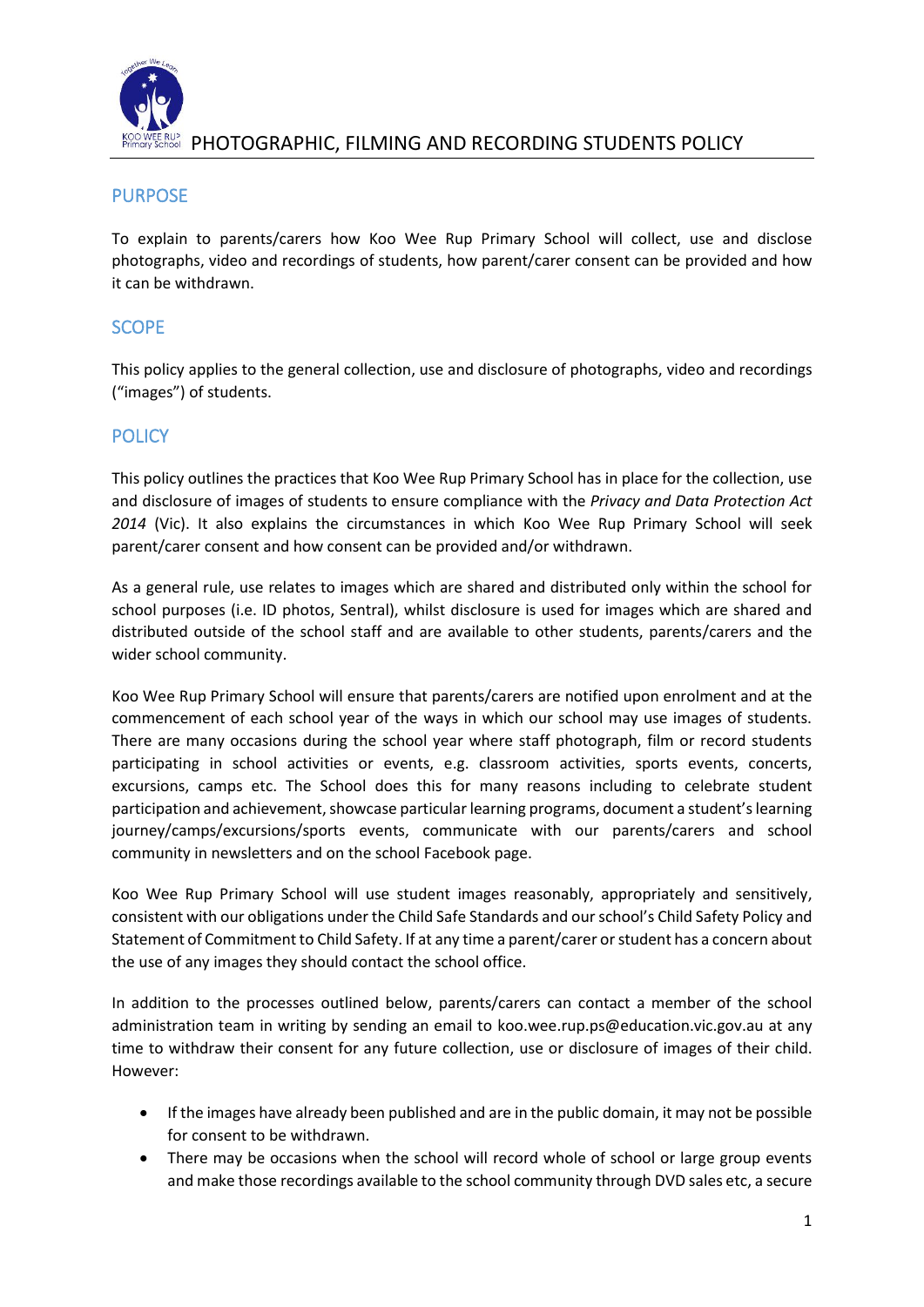

# $\,$  PHOTOGRAPHIC, FILMING AND RECORDING STUDENTS POLICY

YouTube link or via our school Facebook page and if your child participates, they may appear in these recordings which will be available to the whole school community.

• The school can still collect, use and disclose images in circumstances where consent is not required (see below for more information).

## Official school photographs

Each year Koo Wee Rup Primary School will arrange for a professional photographer to take official school photographs of students. This will generally involve both class photos and individual photos being taken.

Official school photographs may be:

- Purchased by parents/carers.
- Used for school identification cards.
- Used for identification purposes on Sentral.
- stored on CASES21 for educational and administrative purposes.

Koo Wee Rup Primary School will notify parents/carers in advance of the official school photographs being taken to give them an opportunity to decide whether their child will be included in the official school photographs.

Parents/carers who choose to opt-out of having their child participate in official school photographs must contact the school office in writing, via email before the date photos are scheduled to be taken to advise that their child will not participate. There is no obligation on any parent or carer to purchase any photographs taken.

# Images for use and disclosure within the school community and ordinary school communications

From time to time Koo Wee Rup Primary School may photograph, film or record students to use within the school community, including:

- In the school's communication, learning and teaching tools (for example, emails, classroom blogs or apps that can only be accessed by students, parents or school staff with passwords e.g. Google Classroom, SeeSaw, Sentral etc).
- For display in school classrooms, and on noticeboards etc.
- In the school's newsletter.
- To support student's health and wellbeing, (e.g. photographs of pencil grip to assist in OT assessments or to create a social story tool).
- Students may only photograph and/or film other students for the purposes of a specific classroom activity under the guidance of a classroom teacher or specialist teacher.

An Annual Consent Form and Collection Notice will be distributed to parents/carers on enrolment and also at the beginning of each school year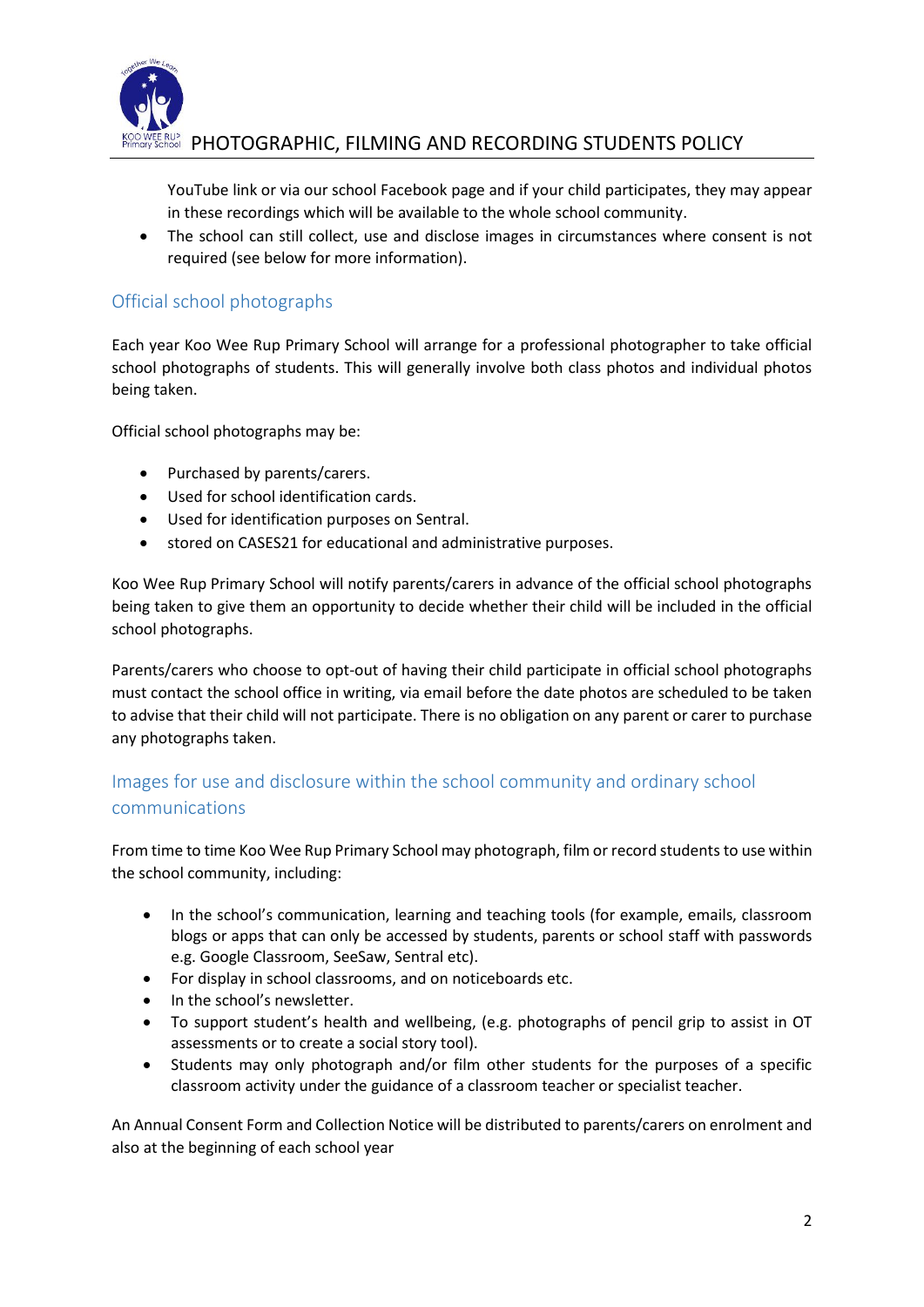

**FIOTOGRAPHIC, FILMING AND RECORDING STUDENTS POLICY** 

### Images to be used or disclosed outside the school community

#### **External use or disclosure by the school**

Photographs, video or recordings of students may also be used in publications that are accessible to the public, including:

- On the school's website including in the school newsletter which is publicly available on the website.
- On the school's social media accounts.

The Annual Consent Form and Collection Notice also covers these types of uses and will be distributed to parents/carers on enrolment and also at the beginning of each school year We will notify you individually if we are considering using any images of your child for specific advertising or promotional purposes.

#### **Media**

The media, or the Department of Education and Training's media team, may seek to photograph, film or record students for a news story or school event. This may include broadcast media, online or social media or print media, including newspapers and magazine publications.

When the school receives such requests Koo Wee Rup Primary School will:

- Provide parents/carers with information about the organisation involved and when/for what purposes the photography, filming or recording will occur.
- Seek prior, express parent/carer consent in writing.

Students will only be photographed, filmed or recorded by the media at school if express consent is provided for that specific media event. Neither the school nor the Department own or control any photographs, video or recordings of students taken by the media.

#### **Other external collection, use or disclosure**

If there is a situation which will involve the collection, use or disclosure of images of students by or to third parties which is not otherwise covered by this policy, Koo Wee Rup Primary School will:

- Provide parents/carers with information about the event or activity, the organisation involved and when the photography, filming or recording will occur.
- Seek prior, express parent/carer consent in writing.

### School performances, sporting events and other school approved activities

Koo Wee Rup Primary School permits parents/carers, students and invited guests to photograph, film or record school performances, sporting events and other school-approved activities.